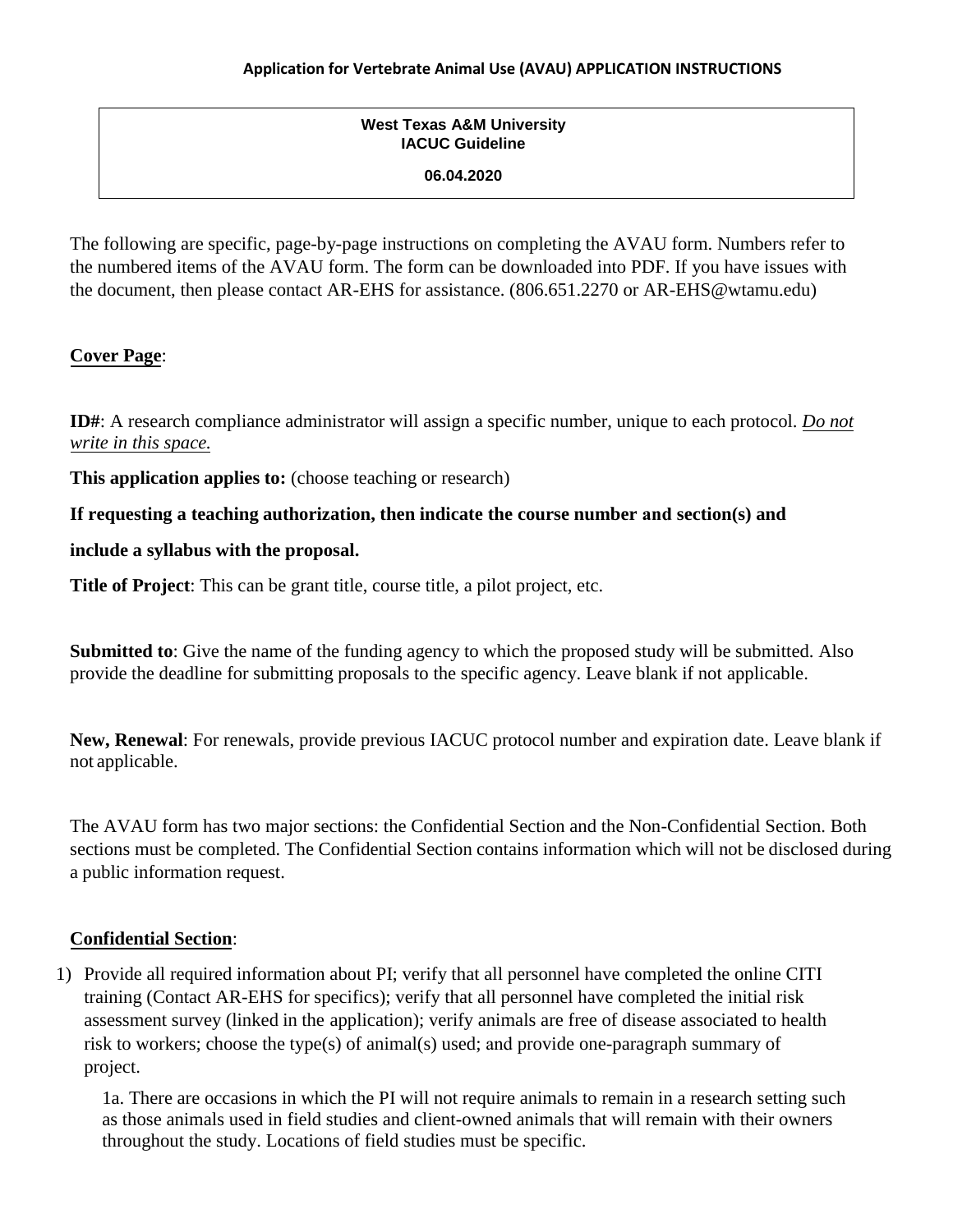1b. For animals that will remain at the research facility, provide the name of the facility and the physical address.

1c. List locations where procedures will be performed. Location of surgery areas should also be included here. This should include a physical address, as well as a building name and room number, if applicable. (Examples: 1. Rat ovariectomy, NSB room 216. 2. Oral dosing of cats, KRC, room 186G.)

1d. Provide the location of the investigator's lab or the off-campus site and the duration of the animal's stay. Facilities must be inspected prior to animal use by at least two IACUC members.

1e. Transportation of animals must conform to all federal regulations and guidelines. Transporting animals from their domiciliary area requires proper containment of the animal in a secure cage, pen, etc. with appropriate supplies, as necessary, for trip. Method of transport (hand-carry, car, airplane, etc.) must be listed.

- 2) All PIs and other individuals listed on the AVAU form who work with animals unsupervised must undergo WTAMU IACUC training. For individuals involved in animal care and use, years of experience with the animal listed and years of experience performing the procedures described must be included, as well as a contact email.
- 3) Complete #3 if individuals have been consulted in regards to the proposed animal activity. This will avoid releasing information in non-confidential sections of the form, such as Section G.

**Assurance**: Several assurances are required of the PI as set forth by federal regulations and guidelines. Review carefully to be sure that these assurances are being met. Contact the IACUC Office (phone: 806- 651-2270, e-mail: [AR-EHS@wtamu.edu\)](mailto:AR-EHS@wtamu.edu) or the IACUC Chair if you have questions. Contact Academic Research and Environmental Health and Safety (phone 806-651-2270) for more information regarding Occupational Health & Safety issues.

Your **signature** indicates that you have read and agree to comply with the assurances. The AVAU will not be processed if it is not signed.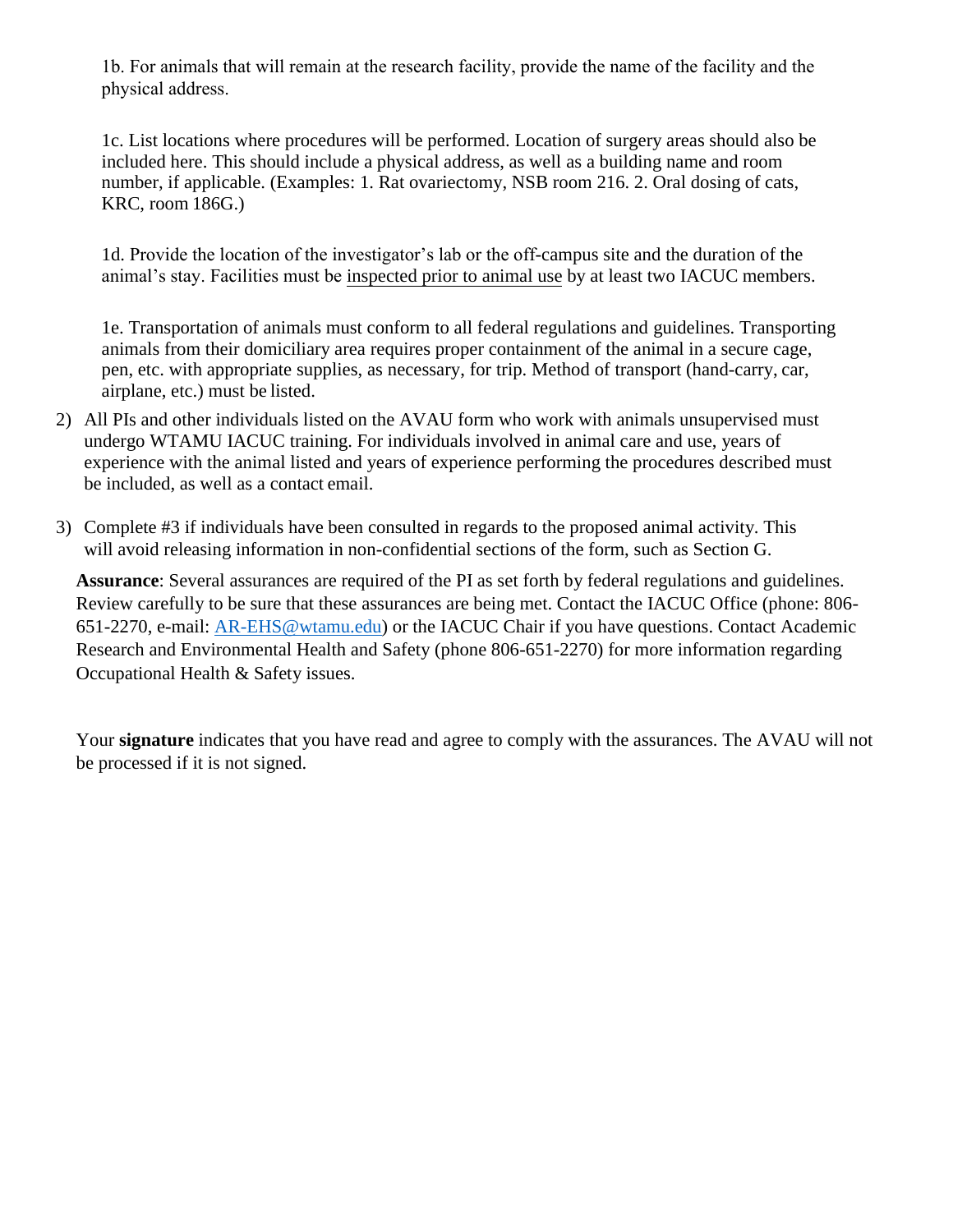There must be a **page break** after the Confidential Section. The Non-Confidential Section must be started at the top of a new page.

## **Non-Confidential Section:**

## **Section A. Animal Care and Use**

1. The purpose and importance of the animal use activity should be written in language that can be understood by laypersons and non-scientists. The purpose and importance should demonstrate a correlation to the procedures and/ or manipulations. For those teaching a class, summarize the class and expected goals for the students. Abbreviations and acronyms must be defined.

2. Procedures and manipulations that are being performed on the animals must be described in detail from the time the animals enter the study until they are euthanized or otherwise terminated from the study. Again, language must be used that can be understood by laypersons or non-scientists. Surgery should be described in Section E.

3. Consideration of Alternatives - If there are procedures that could cause more than momentary pain or stress, explain why live vertebrate animals must be used in the proposed activity. Address why computer models, visual aids, or other non-animal techniques cannot be used.

3a. Literature search should include key words that are likely to address the issue of alternatives. In many databases, a literature search with keywords such as "in vitro models," "alternative," "animal models," etc. will provide information on the use of non-animal alternatives in research. List any other service used for information concerning alternatives to the proposed animal use procedures. Although the literature search is recommended, other methods may serve as a basis for obtaining information on alternatives.)

3b.This area can include awareness of the literature due to attendance at various seminars, etc. It also can include one's own expertise in the field of the proposed animal use activity.

3c. Indicate any other methods or sources used to identify possible alternatives.

3d. Explain how the methods have assisted you in identifying alternatives or conclude alternatives are not efficient.

4. Fill out table using the guide above the table for reference. No animal should be listed more than once.

**Species and strain:** Latin name is not necessary, but the common name must be provided. In field studies be sure to indicate non-target species as such.

**Age and/or weight:** Give either, or both if known. Alternately, ranges may be used.

Source: Self-explanatory. Do not give specific vendor names!

**Categories of use:** Based on the proposed activities that may cause pain or distress

**Total number of animals:** Include the maximum number of animals that are needed for the three-year life of this specific protocol. Do not use ranges of numbers such as 10 to 15. (Field studies using observations and trapping for population counts may use expected ranges of captures and should be discussed in the application.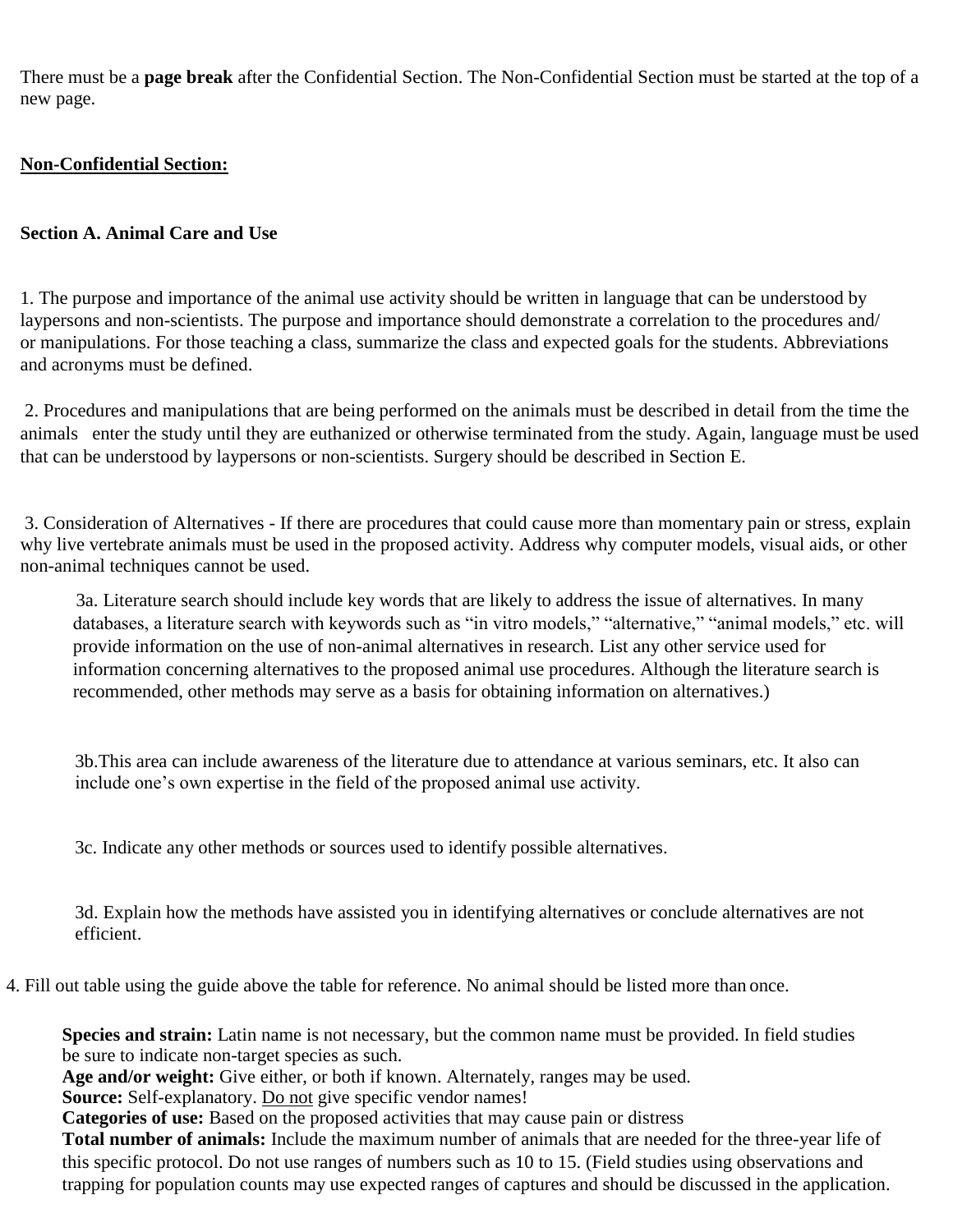4a through 4c: Check the appropriate answer applicable to your study.

4d: Explain how it was determined to use the number of animals shown in Table 4, above. The numbers should be based on experimental design. Tables or flow charts can be used to show treatment groups and number of animals. Example: 10 animals in each group, 3 treatments (treatment A, treatment B, and control), and two replicates of each treatment. 10x3x2=60 (should be same number as "total" in 4). Explanation should include, when appropriate, a statistical justification for group size.

## **Section B: Invasive sample collection from live animals**

Only include those sample collections that are invasive. Fill out provided table, as applicable. Example: Fecal collection from floor dropping does not need to be listed here. Fecal collection by fecal loop needs to be described here.

## **Section C: Substance Administration**

This section should be used to address substance administration. Complete Sections D and F for anesthetics, analgesics, tranquilizers and euthanasia agents.

1. List all substances given to animals with dosage information. Contact AR-EHS (806-651-2270) for additional information. Contact the IACUC Chair for information on mouse antibody production testing, rat antibody production testing, and hamster antibody production testing.

- 2. Describe in detail the precautions taken to protect people and animals for each substance checked in C1.
- 3. Describe effects of agents on animal.
- 4. Verify you have a safety plan approved by AR-EHS.
- 5. Indicate if you think radiological approval will be needed.
- 6. Indicate whether or not the safety plan reflects the location and experimental protocol.

6a.If not, explain why not.

# **Section D: Potential Pain and Distress**

Proper use of animals including the avoidance of discomfort, distress, and pain when consistent with sound scientific practices is imperative. Unless the contrary is established, PIs should consider that procedures that cause pain or distress in human beings may cause pain or distress in other animals.

- 1.List each procedure or condition with potential for pain, distress, or discomfort, and give the species and number of animals affected. Describe the clinical signs or abnormalities that are expected or possible.
- 2.The plan for checking the animal's condition must be thoroughly outlined.
- 3. Describe how pain will be minimized. If animals cannot be euthanized, explain how the information derived from allowing the animals to die without intervention contributes to the proposed animal use purpose and importance.
- 4. Scientific justification must be provided on why pain relieving drugs or therapies are not acceptable in the proposed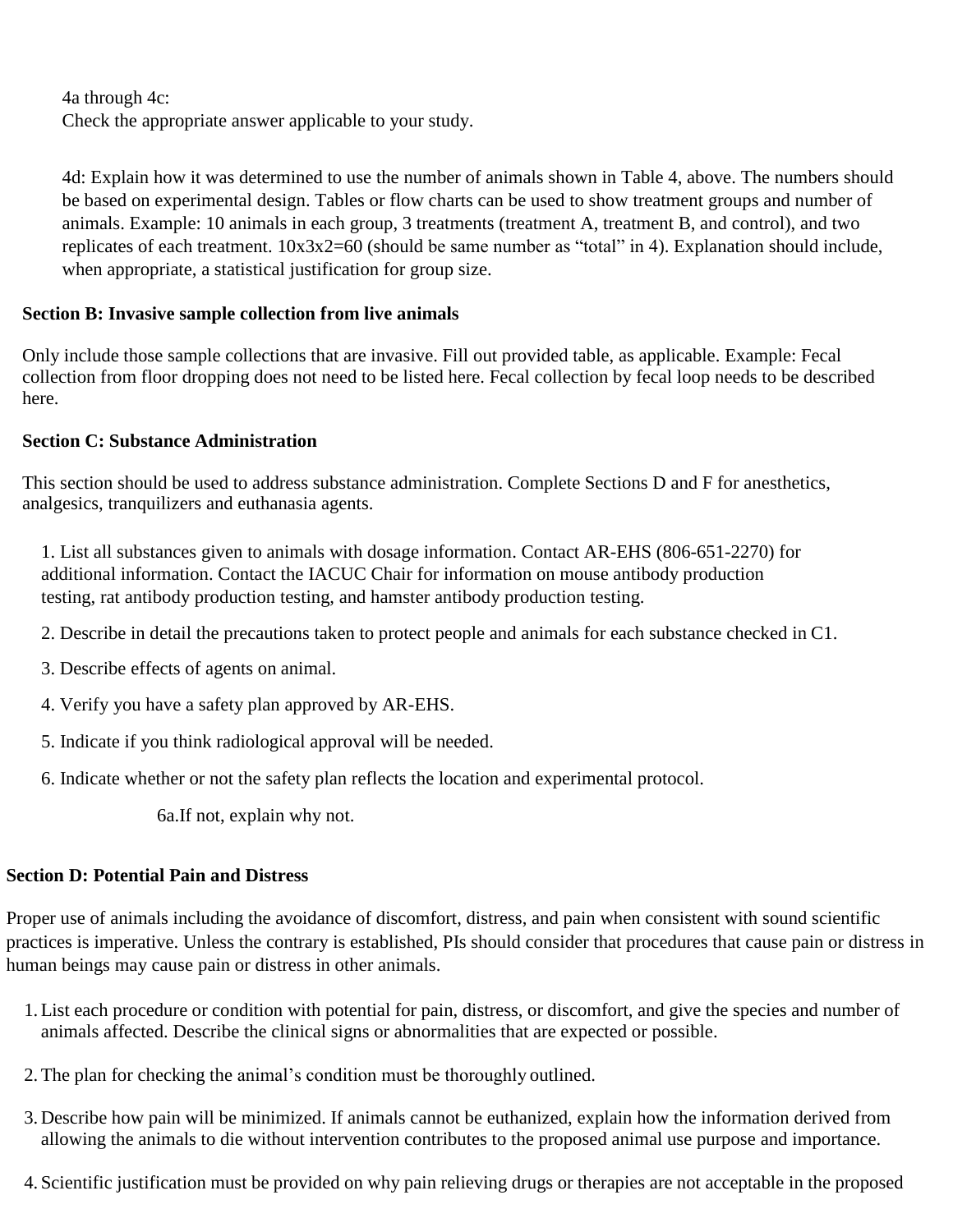activity for animal use.

5. Scientific justification must be provided when death is to serve as the experimental endpoint.

6. All drugs including anesthetics, analgesics, antibiotics, paralytics, etc. that will be given to animals should be listed here. Painful procedures in which paralytics are used also must include anesthetics. Refer to the IACUC Guidelines on Intra- and Post- Operative Monitoring and Record Keeping.

a. On the table provided, list species, procedure/condition, agent used, dosage/route, frequency, and duration.

b. Describe monitoring procedures to ensure safety of agents.

c. Describe monitoring procedures for recovery from agents.

d. Describe how it will be determined that analgesics are working.

- 7.Restraint for more than one hour: It is important that any restraint device be suitable in size and design for the animal being held. Prolonged restraint should be avoided unless essential to the study's objectives. The restraint device must be correctly operated to minimize stress and avoid injury to the animals. Any drugs used to facilitate restraint should be listed in Section D. Whenever possible, the animals should be conditioned to the restraint device.
- 8. Describe trapping or capture methods used. Explain how pain and distress are minimized.
- 9. Exceptions to standards: Contact AR-EHS (phone: 806-651-2270, e-mail: [AR-EHS@wtamu.edu\)](mailto:AR-EHS@wtamu.edu) or the [IACUC Chair f](mailto:AR-EHS@wtamu.edu)or questions. Federal regulations, guidelines, and standards for laboratory animals can be found in the *Guide for the Care and Use of Laboratory Animals*, the *Animal Welfare Act Regulations*, the *Public Health Service Policy on the Humane Care and Use of Laboratory Animals* and the *Guide for the Care and Use of Agricultural Animals in Agricultural Research and Teaching*.

### **Section E: Surgery**

1. Check the appropriate box. In non-survival surgery the animal is not allowed to recover from anesthesia, but is instead euthanized.

2. Describe surgical procedure.

3. Explain how long the animals are maintained for the proposed animal use after surgery.

4. Appropriate procedures for post-operative care of the animals, in accordance with established veterinary medicine and nursing practices, must be provided. Refer to the *IACUC Guidelines on Intra- and Post-Operative Monitoring and Record Keeping*.

5. This section should be used to address multiple survival surgery. A second surgery that is terminal does not require justification. Major surgery means surgical intervention that penetrates and exposes a body cavity or any procedure that produces permanent impairment of physical or physiological functions.

### **Section F: Euthanasia/Disposition**

1. Provide species, method/agent and dosage/route for all euthanasia of animals in the table provided.